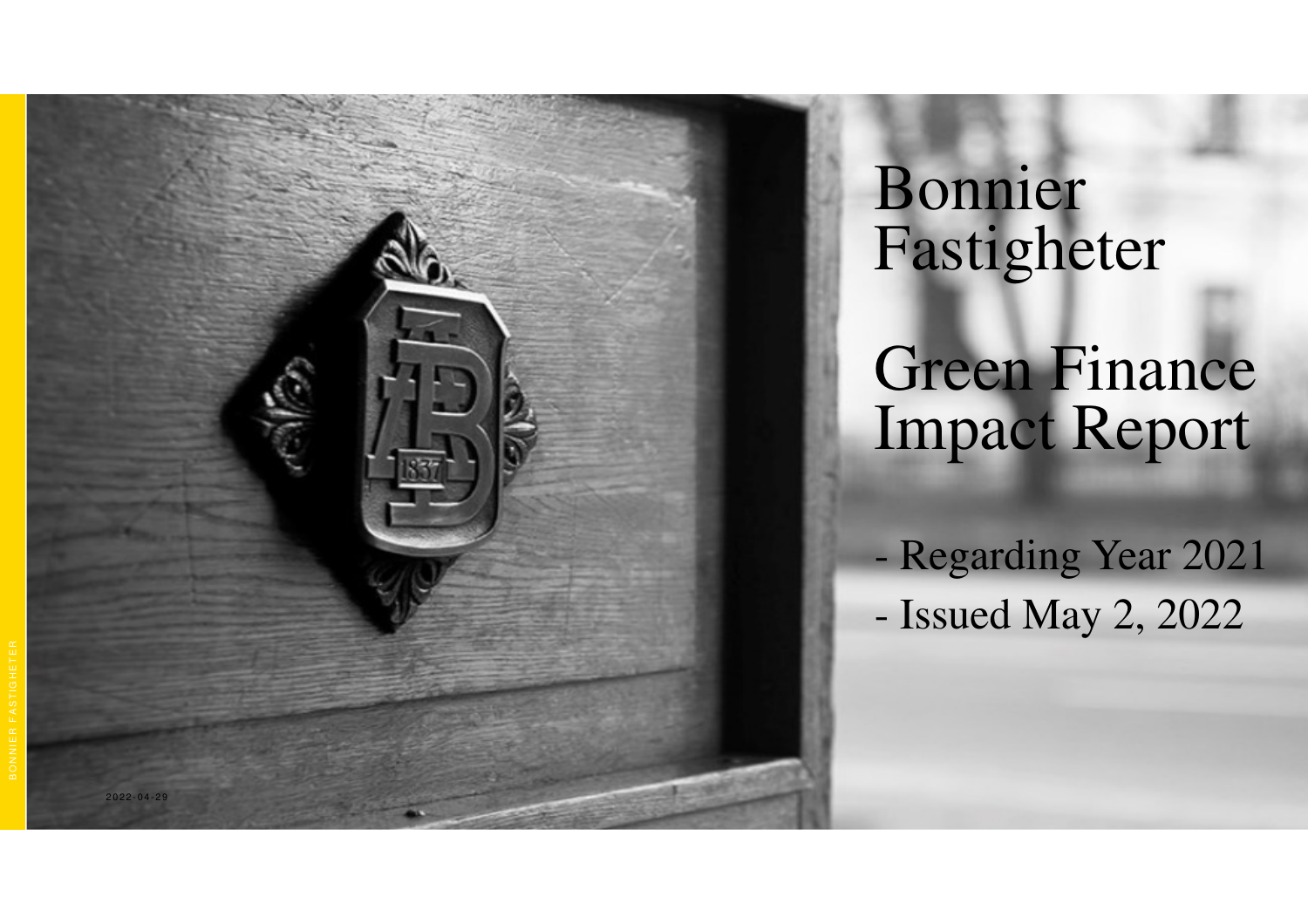## **Allocation Reporting**

**The proceeds raised based on Bonnier Fastigheter's Green Finance Framework will be used to finance new assets, acquisitions, projects and to refinance existing assets. All proceeds will be used in accordance with the list of eligible assets in the framework (see Appendix 1), which provide environmental benefits and contribute either to the adaptation and/or mitigation to climate change.** 

**Compilation of outstanding loans and issues under the Green Finance Framework and Assets and Projects Funded - December 31, 2021**

| Loan no.                          | <b>Ticker</b> | Exchange         | <b>Type</b>      | <b>Issue Date</b> | <b>Maturity Date</b> | <b>Green Bond</b><br>Principle (GBP)<br>Category | Allocated<br>Amount | <b>Property</b> | Location  |
|-----------------------------------|---------------|------------------|------------------|-------------------|----------------------|--------------------------------------------------|---------------------|-----------------|-----------|
| ISIN SE0014855839                 | <b>BF</b> 101 | Nasdaq Stockholm | Senior Unsecured | 06/05/2021        | 06/05/2026           | Green Buildings                                  | 562 mSEK            | Lokstallet 6    | Stockholm |
| ISIN SE0014855839                 | <b>BF</b> 101 | Nasdaq Stockholm | Senior Unsecured | 06/05/2021        | 06/05/2026           | Green Buildings                                  | 438 mSEK            | Fålhagen 70:1   | Uppsala   |
| <b>Current Outstanding Amount</b> |               |                  |                  |                   |                      |                                                  |                     |                 |           |

S ID A <sup>2</sup> . 2 0 2 2 - 0 4 - 2 9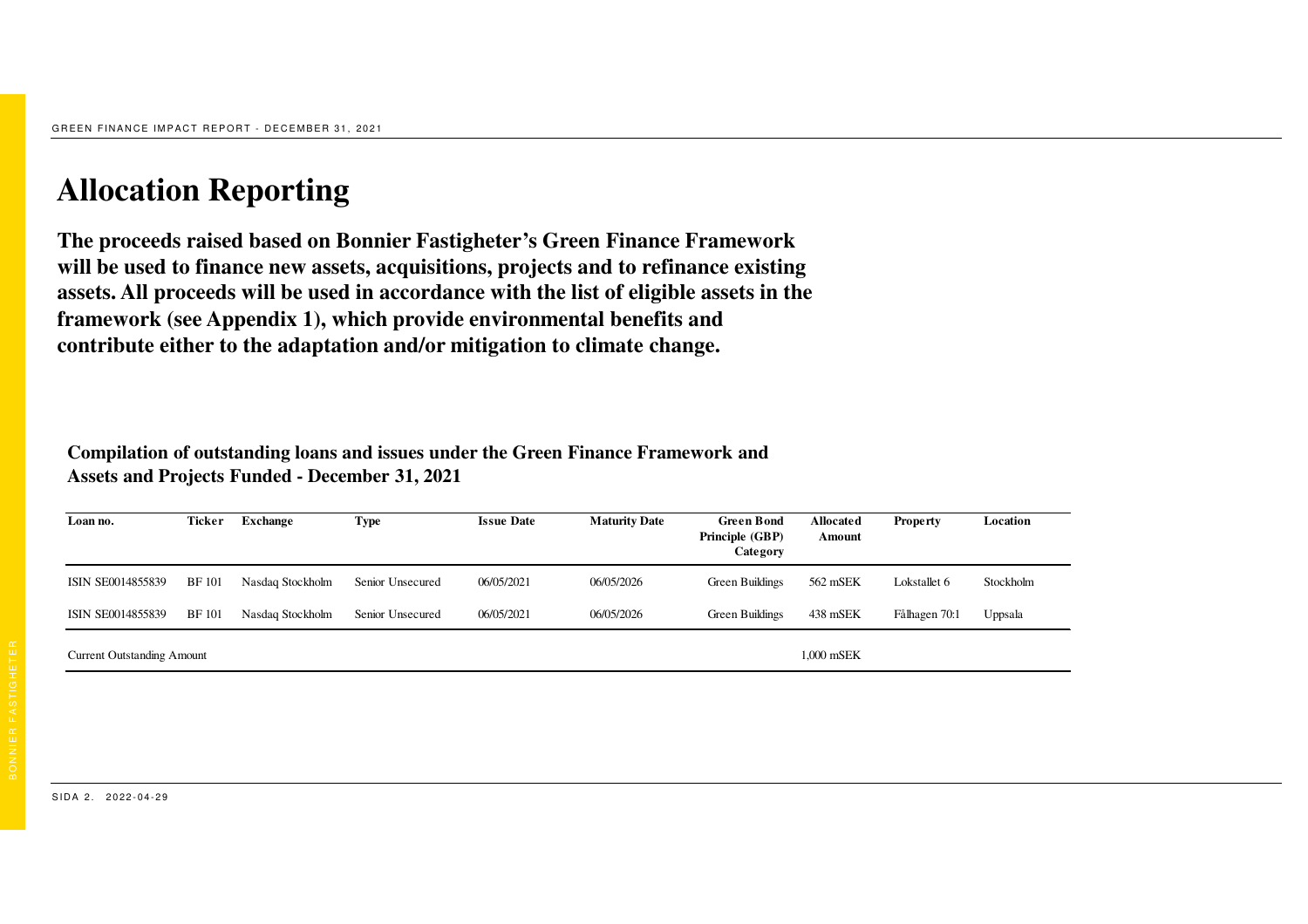### **Brief Description of Assets Funded**



#### **ATLAS GARDEN**

The property Lokstallet 6 is located in central Stockholm. The property consists of approximately 7,300 sqm office and health care space as well as garage. The property, which is originally from 1928, was renovated in the 1970s and received an extensive upgrade in 2016, when the property also was expanded with a top floor and given a new facade and interior.

During the upgrade of the property, several active choices were made to ensure an efficient and sustainable operation of the building. For example, to ensure high comfort and low energy consumption, a ventilation system was chosen that adapts the air flow to the use of the premises, i.e., at lower occupancy, the flow and thus the consumption is reduced. The property was provided with a sedum roof for environmental and aesthetic reasons, and in 2022 it is planned to add solar cells to this roof as well.

Since 2020, the property has been certified in accordance with BREEAM In-Use with the rating Excellent



#### **CENTRALHUSET**

The property Fålhagen 70:1 is located in the middle of the transportation hub in central Uppsala. The property consists of approximately 12,600 sqm office and retail space. The property was built in 2012.

To optimize the energy consumption, an AI-based energy solution was installed in 2021. Data is collected from CO2 meters in the building, temperature sensors both indoors and outdoors, as well as from the energy provider and SMHI. The system can for example predict when it will be cloudy and can refrain from lowering the heat even though the sun currently is shining. The system can also adjust the air flows according to how many people are on site. With the help of a well-tuned system, the building has all the prerequisites to maintain a high level of comfort, and at the same time reduce its environmental impact.

The property has since the construction been environmentally certified. The most recent recertification was carried out in 2021 when the property retained the rating Very Good in accordance with **BREEAM** In-Use.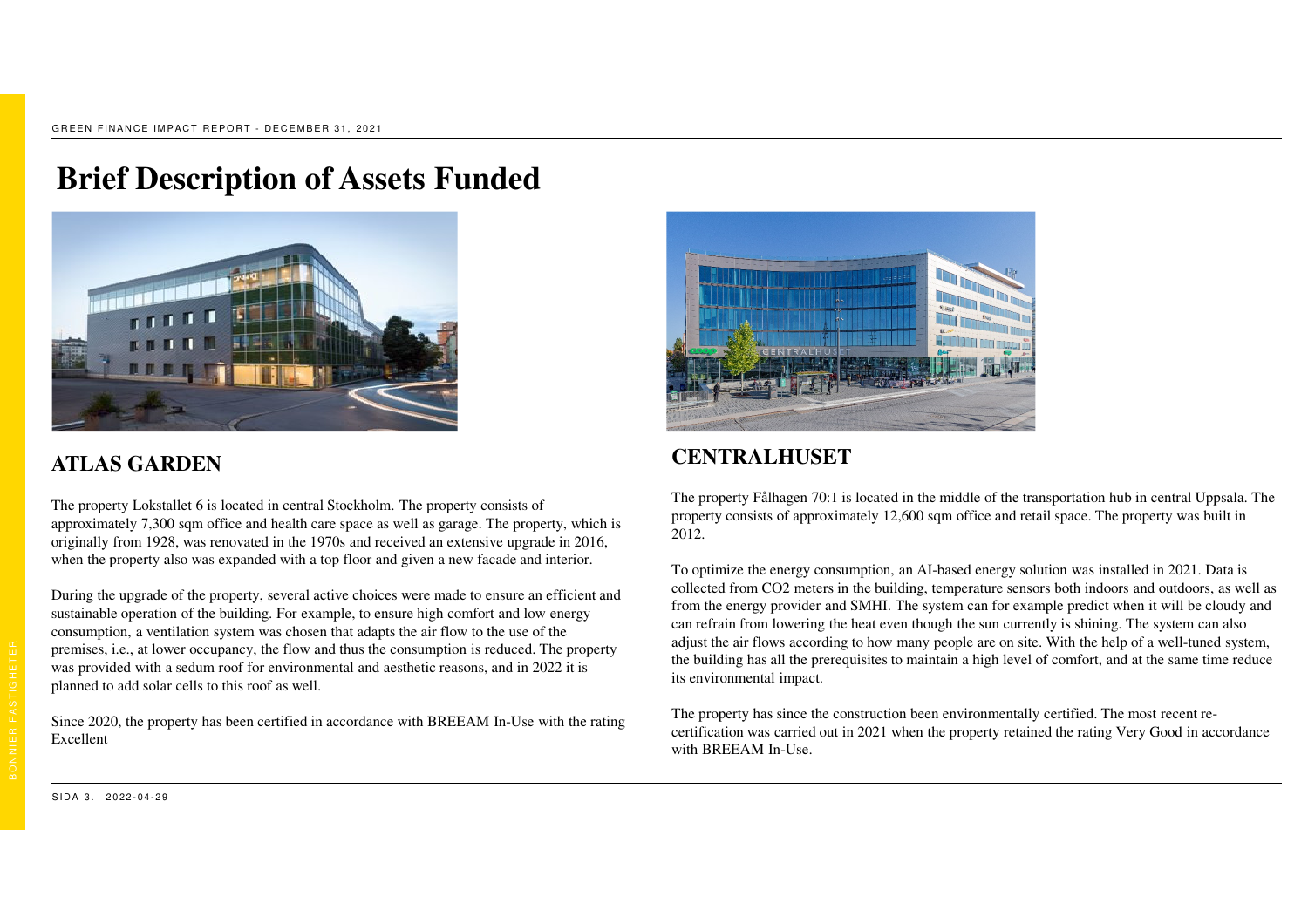## **Impact Reporting**

**The impact reporting aims to disclose the environmental impact of the eligible assets financed under the Green Finance Framework, based on Bonnier Fastigheter's financing share of each project.**

**Assets and Projects Funded – December 31, 2021:**

| <b>GBP</b> Category | <b>Property</b> | Location  | Type of<br>Premise |          | <b>Type of Asset</b> Year of Construction | Lettable<br>area | Environmental<br>certification | Energy<br>consumption consumption<br>absolute | Energy<br>intensity | Calculated<br>carbon<br>footprint<br>absolute* | <b>Calculated</b><br>carbon<br>footprint<br>intensity* |
|---------------------|-----------------|-----------|--------------------|----------|-------------------------------------------|------------------|--------------------------------|-----------------------------------------------|---------------------|------------------------------------------------|--------------------------------------------------------|
|                     |                 |           |                    |          |                                           | Sqm              | Type, grade                    | <b>MWh</b>                                    | kWh/sqm             | <b>Tonnes</b>                                  | Kg/sqm                                                 |
| Green Buildings     | Lokstallet 6    | Stockholm | Office             | Existing | 1928, 1971, 2016                          | 7,300            | BREEAM In-Use, Excellent       | 472                                           | 63                  | 10                                             | 1,3                                                    |
| Green Buildings     | Fålhagen 70:1   | Uppsala   | Office / Retail    | Existing | 2012                                      | 12,600           | BREEAM In-Use, Very Good       | 1 1 1 3                                       | 77                  | $\Omega$                                       | $\overline{0}$                                         |
| $*$ Scope 1 & 2     |                 |           |                    |          |                                           |                  |                                |                                               |                     |                                                |                                                        |

#### **Impact Assessment – Key Performance Indicators**

The impact assessment is based on the Key Performance Indicators (KPIs) presented in Appendix 2. For the GBP (Green Bond Principles) category Green Buildings (see above), the impact indicators are as follows:

- Environmental certification.
- Energy consumption disclosed by absolute consumption (MWh) and intensity (kWh per squaremetre) per year.
- Calculated carbon footprint disclosed by absolute emissions (tonnes) and intensity (kg per squaremetre) per year.

S ID A <sup>4</sup> . 2 0 2 2 - 0 4 - 2 9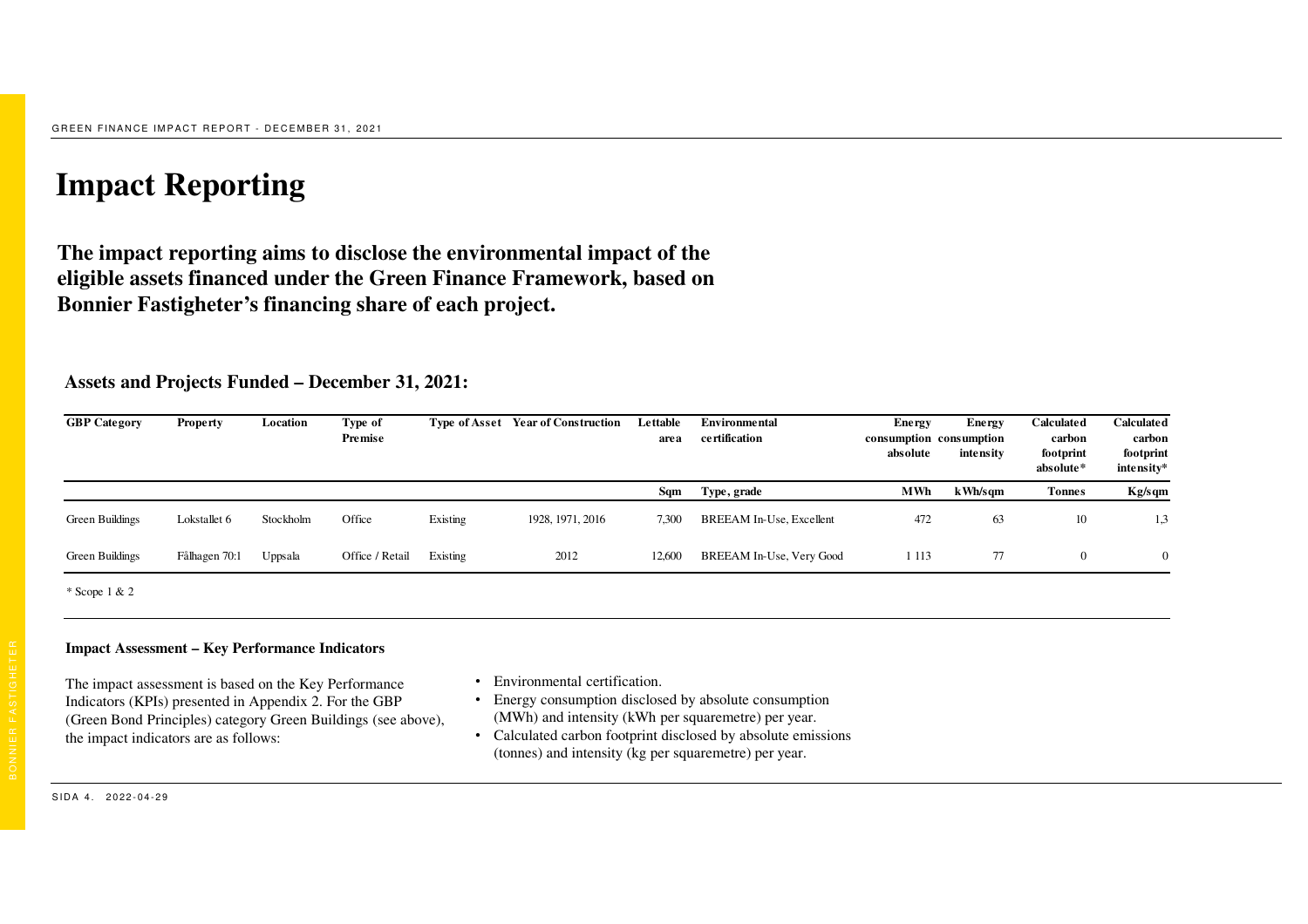### **Events after December 31, 2021**

**AB Bonnier Fastigheter Finans (publ) has established an MTN program with a limit of SEK 5,000 million, or the equivalent amount in NOK, for borrowing on the capital market. The base prospectus was established in March 2022.**

**The Green Finance Framework dated 2021 is applicable to the current Loans issued under the MTN program on April 12, 2022. The proceeds raised have not yet been allocated.**

**Loans issued under the MTN-program (status April 2022):**

| Loan no.                          | <b>Ticker</b>  | Exchange         | Type                         | Program | <b>Issue Date</b> | <b>Maturity</b><br>Date | Current<br>Outstanding<br>Amount |
|-----------------------------------|----------------|------------------|------------------------------|---------|-------------------|-------------------------|----------------------------------|
| ISIN SE0013360757                 | <b>BOF 102</b> | Nasdaq Stockholm | Senior Unsecured MTN-program |         | 12/04/2022        | 12/04/2027              | $250$ mSEK                       |
| ISIN SE0013360740                 | <b>BOF 103</b> | Nasdaq Stockholm | Senior Unsecured MTN-program |         | 12/04/2022        | 12/04/2027              | 750 mSEK                         |
| <b>Current Outstanding Amount</b> |                |                  |                              |         |                   |                         | 1,000 mSEK                       |

S ID A 5 . 2 0 2 2 - 0 4 - 2 9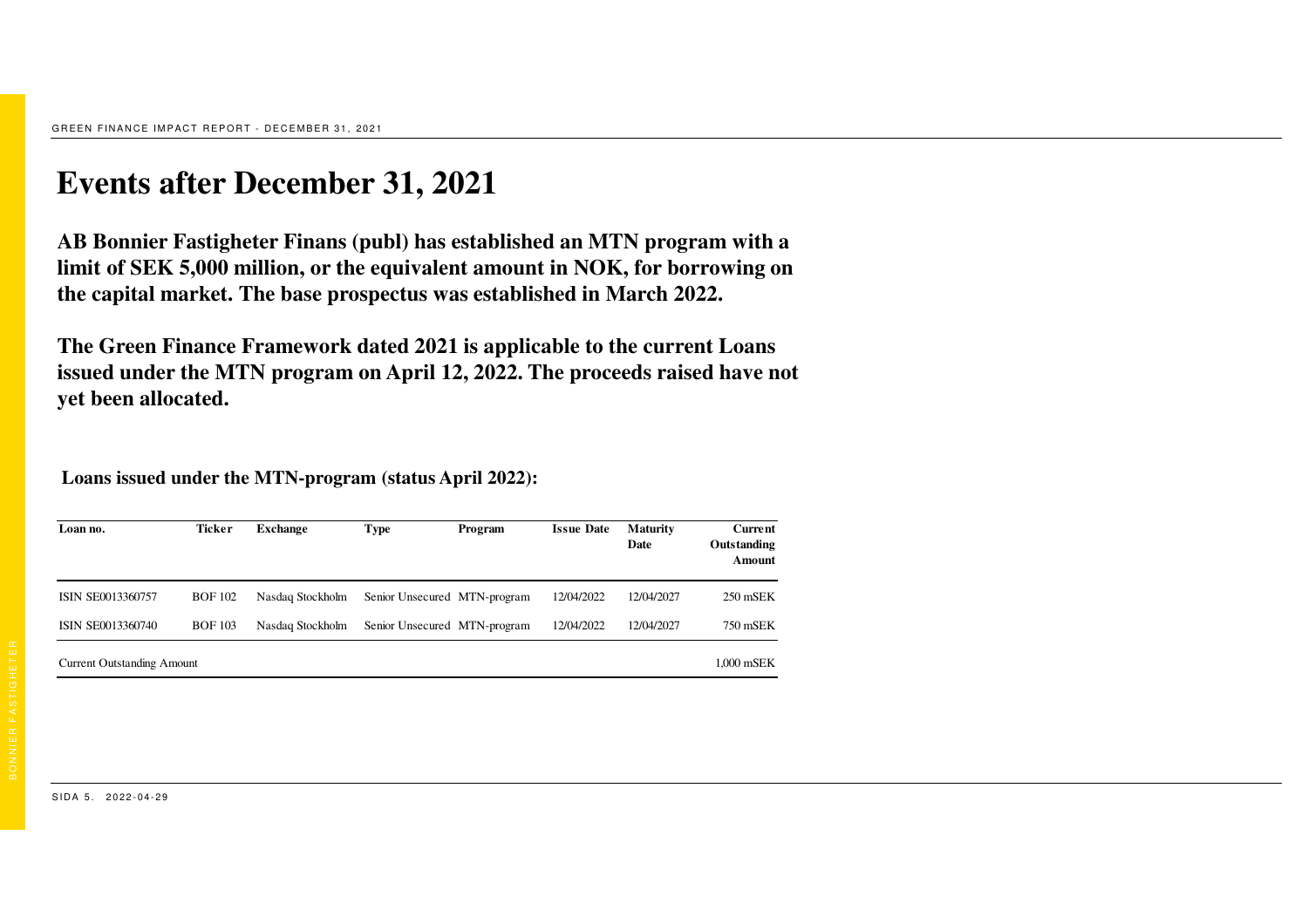# **Appendix 1 – Eligible categories and asset descriptions**

| <b>GBP &amp; GLP CATEGORIES</b>                                                                 | <b>ELIGIBLE ASSETS</b>                                                                                                                                                                                                                                                                                                                                                                            | <b>CORE UN SDG TARGETS</b>                                                |                         |                                                                                                                                                                                                                                                                                                                                                                                                                                                                                                                   |                                                                               |              |
|-------------------------------------------------------------------------------------------------|---------------------------------------------------------------------------------------------------------------------------------------------------------------------------------------------------------------------------------------------------------------------------------------------------------------------------------------------------------------------------------------------------|---------------------------------------------------------------------------|-------------------------|-------------------------------------------------------------------------------------------------------------------------------------------------------------------------------------------------------------------------------------------------------------------------------------------------------------------------------------------------------------------------------------------------------------------------------------------------------------------------------------------------------------------|-------------------------------------------------------------------------------|--------------|
| <b>CLEAN TRANSPORTATION</b>                                                                     | Financing of EV charging points, bicycle<br>garages, pedestrian walkways, bicycle<br>lanes and other supportive infrastructure<br>investments that promote and emphasise<br>the use of clean transportation solutions.                                                                                                                                                                            | <b>13 GLIMATE</b><br><b>1 SUSTAINABLE CITY</b><br><b>1 AND COMMUNITIE</b> | <b>GREEN BUILDINGS</b>  | Financing of development, newly construc-<br>ted properties, acquired properties that<br>either have or will receive a design stage<br>certification or a post-construction cer-<br>tification of an in-use certification of<br>Miljöbyggnad Silver, BREEAM Excellent,<br>LEED Gold or an equivalent level from a<br>certification scheme and that have an                                                                                                                                                        | 3 GOOD HEALTH<br><b>12 ESPONSIBLE</b><br><b>7</b> AFFORDABLE AN<br>13 GLIMATE | AND PRODUCTI |
| <b>ENERGY EFFICIENCY</b>                                                                        | Financing of investments, including energy<br>retrofits such as the installation of more<br>efficient ventilation or heating systems,<br>adjusting light controls and light fittings.<br>The Green Finance Committee will only<br>include investments that target a minimum<br>energy saving of 25% and where a minimum<br>negative climate impact and potential re-<br>bound effect is achieved. | <b>7</b> AFFORDABLE AN<br>13 GLIMATE<br>$\sqrt{17}$<br>ႜၜၟႜ               |                         | energy usage which is at least 20% below<br>the applicable national legislation.<br>Financing of existing or acquired proper<br>ties that either have or will receive a post-<br>construction certification or an in-use<br>certification of Miljöbyggnad Silver, BRE-<br>EAM Very Good, LEED Gold or an equivalent<br>level from a certification scheme, and that<br>achieve an energy use not exceeding<br>95 kWh per square metre per year or<br>reduce energy use by at least 30% from<br>renovation/upgrade. | A La<br>-6<br>SUSTAINABLE CITIES<br>Alle                                      |              |
|                                                                                                 |                                                                                                                                                                                                                                                                                                                                                                                                   |                                                                           | <b>RENEWABLE ENERGY</b> | Financing of onsite or stand-alone installa-<br>tion of solar panels and geothermal heating<br>and cooling installations as well as related<br>infrastructure in order to increase the share of<br>renewable energy used within Bonnier Fastighe-<br>ter's property portfolio and thereby, to support<br>the aim of an increased share of renewable<br>energy in the properties and to decrease the<br>share of fossil fuels.                                                                                     | 7 AFFORDABLE AN<br>$\sqrt{17}$<br>ĭΟ                                          | 13 GLIMATE   |
| GBP refers to ICMA Green Bond Principles 2018<br>GLP refers to APLMA Green Loan Principles 2018 |                                                                                                                                                                                                                                                                                                                                                                                                   |                                                                           |                         |                                                                                                                                                                                                                                                                                                                                                                                                                                                                                                                   |                                                                               |              |

S ID A 6 . 2 0 2 2 - 0 4 - 2 9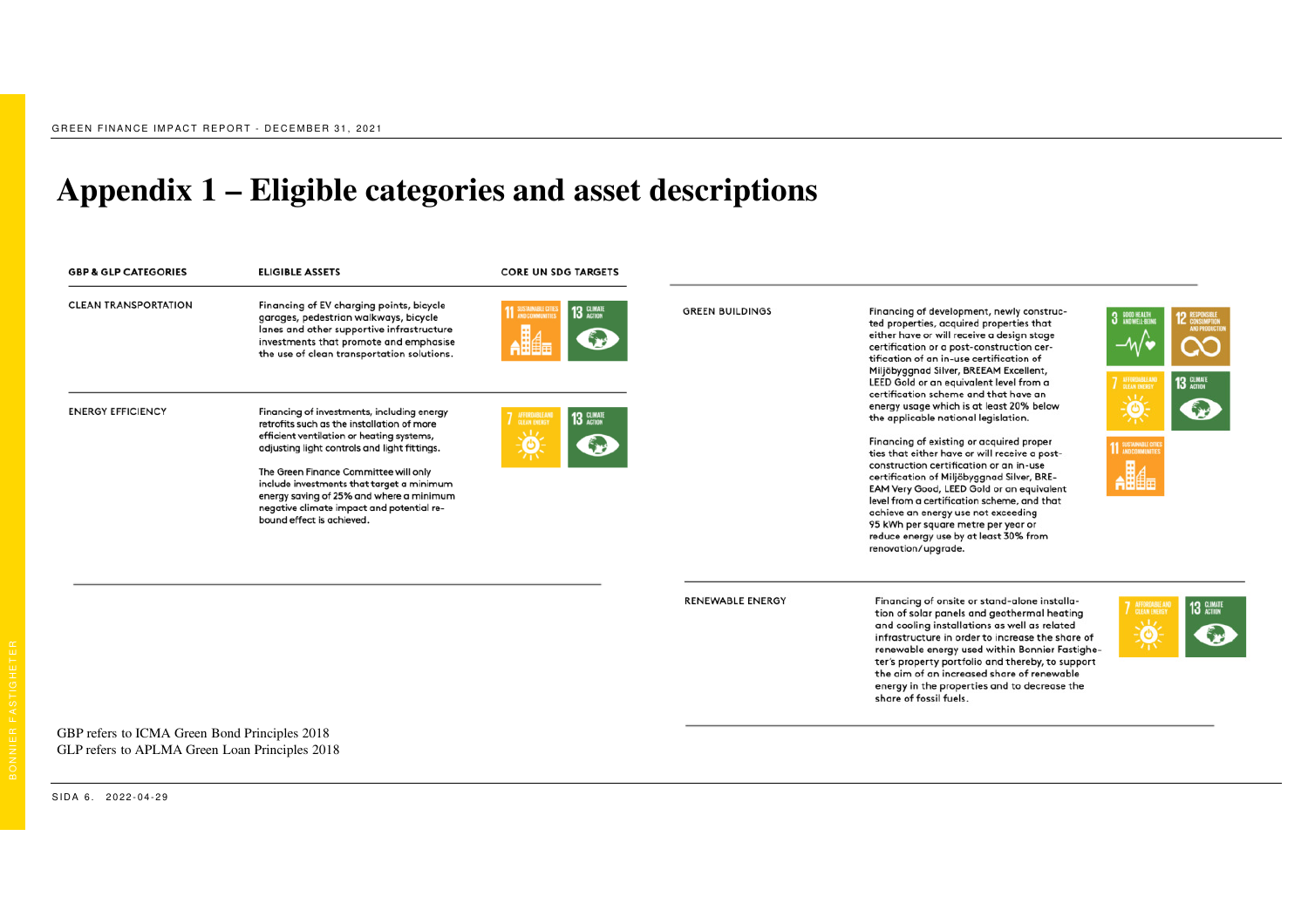# **Appendix 2 – Key Performance Indicators**

| <b>GBP CATEGORIES</b>       | <b>EXAMPLES OF IMPACT INDICATORS</b>                                                                                                                                                                                                                                                                                       |
|-----------------------------|----------------------------------------------------------------------------------------------------------------------------------------------------------------------------------------------------------------------------------------------------------------------------------------------------------------------------|
| <b>CLEAN TRANSPORTATION</b> | 1. The number of installed EV charging points.                                                                                                                                                                                                                                                                             |
| <b>ENERGY EFFICIENCY</b>    | 1. Energy savings (aggregated, kWh/year).<br>2. Carbon savings (aggregated, tonnes/year).                                                                                                                                                                                                                                  |
| <b>GREEN BUILDINGS</b>      | 1. Environmental certification.<br>2. Energy consumption disclosed by absolute consumption<br>(MWh) and intensity (kWh per squaremetre) per year.<br>3. Calculated carbon footprint disclosed by absolute<br>emissions (tonnes) and intensity (kg per square metre)<br>per year.                                           |
| <b>RENEWABLE ENERGY</b>     | Each yearly report will include an example (if applicable)<br>of a renewable energy investment that has been finan-<br>ced with net green proceeds. KPIs will not be disclosed<br>beforehand in this Framework. Bonnier Fastigheter will<br>focus on carbon savings, where applicable, as relevant<br>performance metrics. |
|                             |                                                                                                                                                                                                                                                                                                                            |

S ID A <sup>7</sup> . 2 0 2 2 - 0 4 - 2 9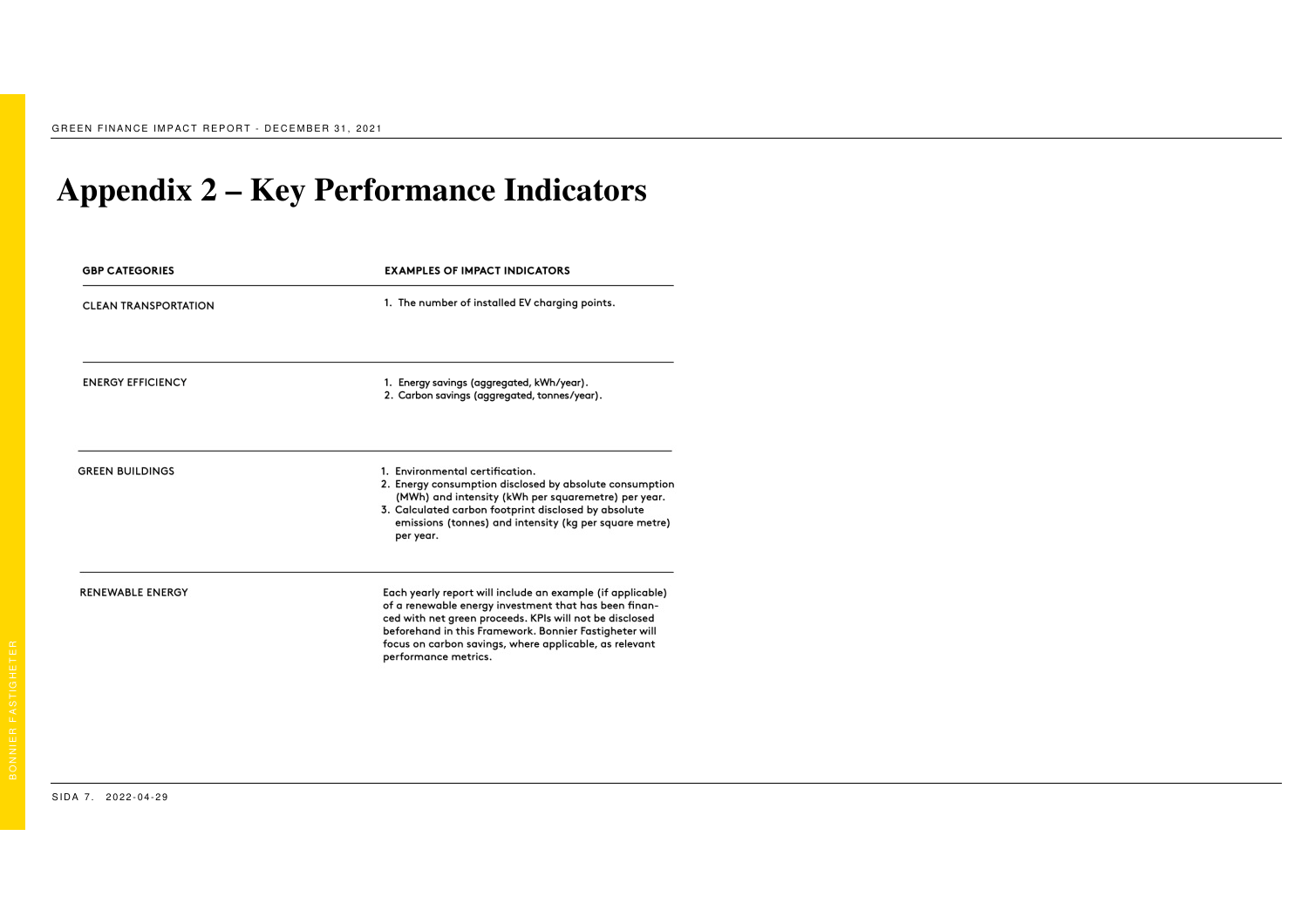## **Appendix 3 – Bonnier Fastigheter´s Sustainability Strategy**

**Bonnier Fastigheter´s sustainability strategy can be broken down into three components: the Neighbourhood, Relationships and the Portfolio. These three areas highlight sustainability efforts from differentaspects and together form one complete unit.**

| <b>Fokus</b> area    | <b>Description</b>                                                                                                                                                                                                                                                 | <b>Aspect</b>                                                                                                                                                                                | <b>Examples of activities</b>                                                                                                                                                                                                                                                      | <b>Relevant SDG</b>                                                                                                                | Fokus area                    | <b>Description</b>                                                                                                  | Aspect                                                                                  | <b>Examples of activities</b>                                                                                                                                                                                                                                                   | <b>Relevant SDG</b>                                     |
|----------------------|--------------------------------------------------------------------------------------------------------------------------------------------------------------------------------------------------------------------------------------------------------------------|----------------------------------------------------------------------------------------------------------------------------------------------------------------------------------------------|------------------------------------------------------------------------------------------------------------------------------------------------------------------------------------------------------------------------------------------------------------------------------------|------------------------------------------------------------------------------------------------------------------------------------|-------------------------------|---------------------------------------------------------------------------------------------------------------------|-----------------------------------------------------------------------------------------|---------------------------------------------------------------------------------------------------------------------------------------------------------------------------------------------------------------------------------------------------------------------------------|---------------------------------------------------------|
| <b>NEIGHBOURHOOD</b> |                                                                                                                                                                                                                                                                    |                                                                                                                                                                                              |                                                                                                                                                                                                                                                                                    |                                                                                                                                    |                               |                                                                                                                     |                                                                                         |                                                                                                                                                                                                                                                                                 |                                                         |
| 器                    | We create and offer<br>relevant, attractive and<br>healthy<br>environments/properties<br>for our customers and the<br>local area, moreover, we<br>continuously reduce our<br>environmental impact<br>and create the<br>preconditions for<br>sustainable behaviour. | • Sustainable<br>architecture and<br>material choices<br>• Effective use of<br>resources<br>• Reduced climate<br>impact<br>• Promotion of<br>informed choices<br>and sustainable<br>behavior | · Environmental certification<br>of properties<br>· Optimize technical systems<br>and operating schedule<br>• Active choices when<br>buving<br>• Green agreements with<br>tenants<br>• Increased share of<br>renewable energy<br>• Annual CSI survey<br>• Active customer dialogue | 3 DOOD HEACH<br>AFFORDABLE AND<br>☀<br>$-w$<br>12 ESPOSELE<br>1 SECTABARALE C<br><b>Alla</b><br>$\infty$<br>13 SUNATE<br>$\bullet$ | <b>PORTFOLIO</b><br>o.<br>--- | We are developing our<br>operations to promote<br>long-term sustainable<br>growth and proactive risk<br>management. | Portfolio<br>• Systematic risk<br>management<br>· Ensure measurability<br>and follow-up | • Growing sustainable • Increase the proportion of<br>green financing<br>• Act on the properties' risks<br>and opportunities linked to<br>climate change<br>· Consider environmental and<br>climate aspects when<br>acquiring<br>• Have a low financial and<br>operational risk | 3 5000 HEALTH<br>渙<br>SUSTAINABLE CITIES<br><b>Alla</b> |
| <b>RELATIONSHIPS</b> |                                                                                                                                                                                                                                                                    |                                                                                                                                                                                              |                                                                                                                                                                                                                                                                                    |                                                                                                                                    |                               |                                                                                                                     |                                                                                         |                                                                                                                                                                                                                                                                                 |                                                         |
|                      | We commit to value-<br>based partnerships that<br>enable development. We<br>also promote well-being,<br>high productivity and fair<br>behaviour internally and<br>with our stakeholders.                                                                           | • Competent<br>organisation<br>• Responsible<br>business relations<br>· Sustainable urban<br>development                                                                                     | • Annual engagement survey<br>• Staff appraisal<br>• Health examination<br>• Commensation survey<br>• Annual safety rounds<br>• Code of conduct internally /<br>externally<br>• Commitment to urban<br>development collaborations                                                  | 3 DOOD HULLER<br>8 DECENT WORK AND                                                                                                 |                               |                                                                                                                     |                                                                                         | -0-                                                                                                                                                                                                                                                                             | 闘髎<br>Bonnier Fastigheter's sustainability strategy     |

S ID A 8 . 2 0 2 2 - 0 4 - 2 9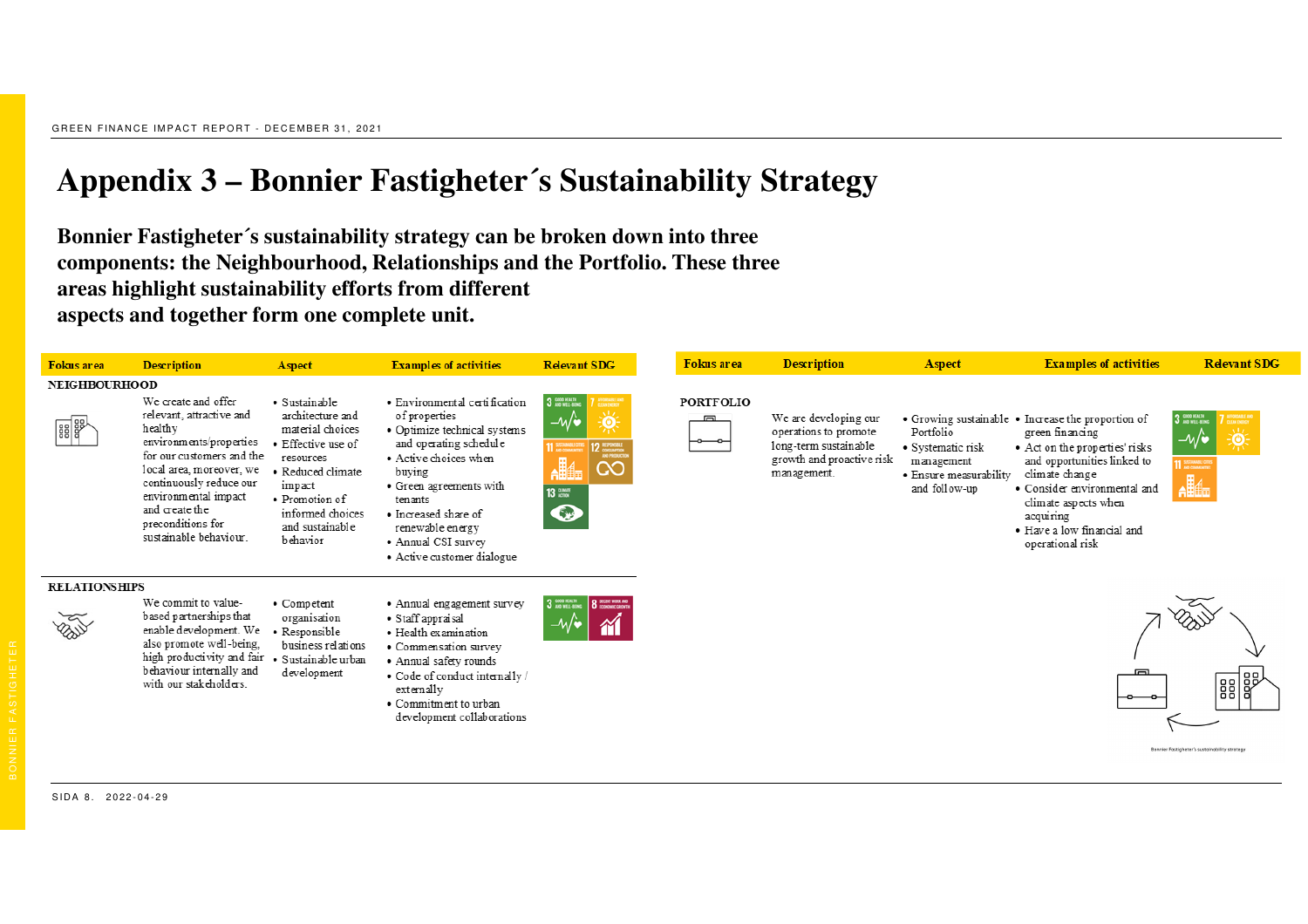**Contacts** Tomas Winqvist Group Treasurer Phone: +46 70 - 300 40 41E-post: tomas.winqvist@bonnier.se

Sara Björnberg Head of Sustainable developmentPhone: +46 734-19 80 08E-post: sara.bjornberg@bonnierfastigheter.se

**Green Finance Framework 2021**gront-ramverk.pdf (bonnierfastigheter.se)

**Bonnier Fastigheter AB**Organisationsnummer:556058-2354

Postadress:Box 3167 103 63 STOCKHOLMBesöksadress:Torsgatan 21Tel: 08- 545 198 00



E-post: info@bonnierfastigheter.sewww.bonnierfastigheter.se

S ID A 9 . 2 0 2 2 - 0 4 - 2 9